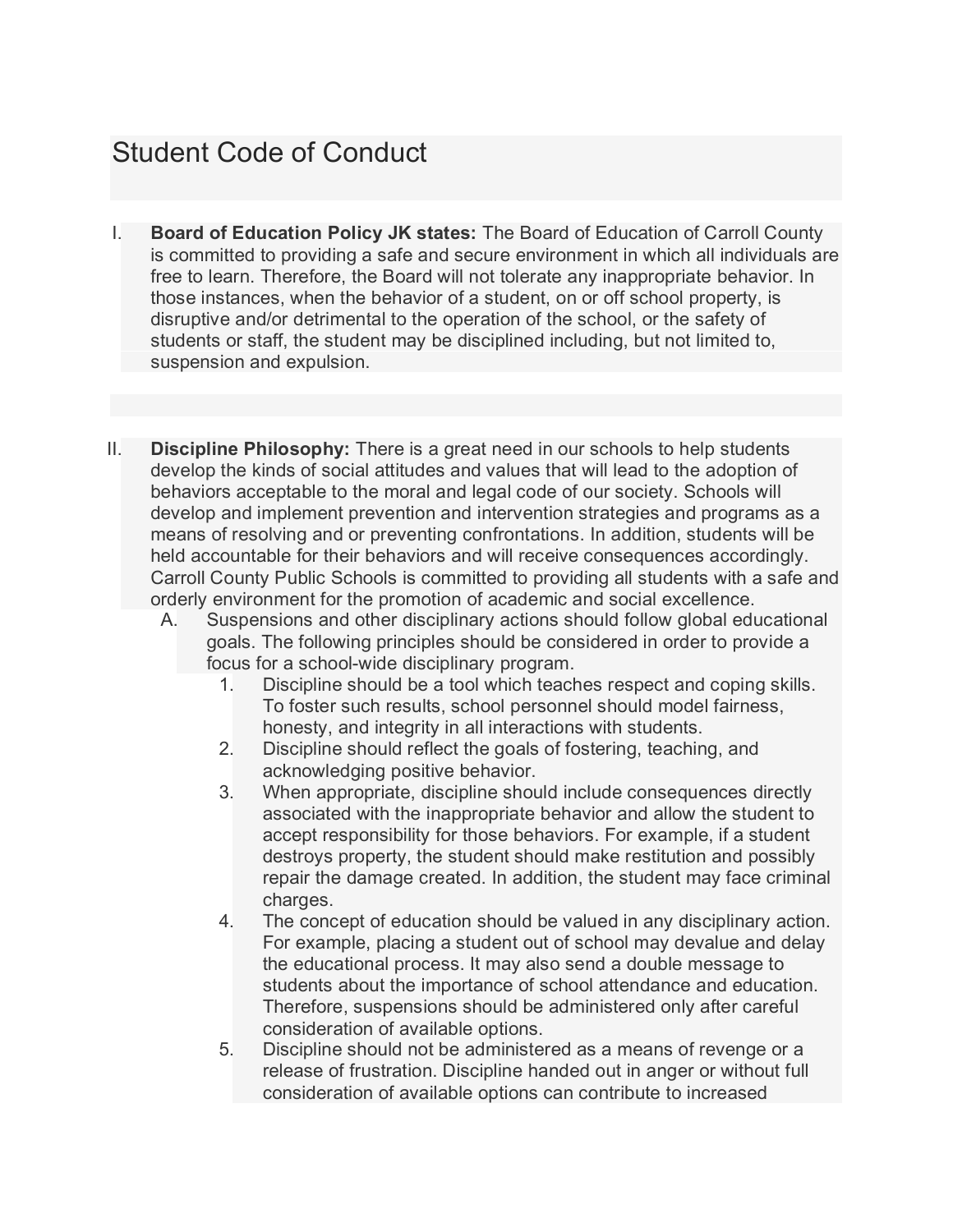inappropriate student behavior, non-cooperative parents/legal guardians, and possible legal action. However, consequences should be administered in a timely manner.

B. **Pro-Active Approach to Discipline:** Positive behaviors are best achieved through a pro-active, school- wide approach to discipline. Such an approach should establish high expectations and timely consequences in a climate of consistency, firmness, fairness, and creativity. Consequences may be positive or negative, but they must always hold students accountable. Students who follow the rules and regulations may receive privileges such as: driving to school, earning a privilege card, choice lunchroom seating, a free homework pass, congratulation notes, etc. Students who choose inappropriate behaviors should face negative consequences that have been defined well in advance of any misbehavior. Such ideas promote the concept that privileges are to be earned and must come with responsibility. A pro-active stance also includes a multi-disciplinary approach which involves consultation with parents/legal guardians, teachers, counselors, school psychologists, and pupil personnel workers. More formalized interventions may include: Student Services Teaming, Instructional Support Team (IST), individualized and group counseling, school-wide Conflict Resolution programs, Student Assistance Teams (SAT), mentoring programs, and referrals to community resources. A pro-active approach not only improves student behavior, it fosters a better school climate and positive communication between home and school.

Carroll County Public Schools promotes the use of Positive Behavior Intervention and Supports (PBIS), a system of supports that promote and enhance school-wide climate and culture. PBIS links behavior and academic processes by teaching and re-teaching behavior expectations when needed. PBIS schools rely on data to review and/or revise school practices. PBIS has resulted in decreases in discipline referrals as well as improvements in overall school-wide climate and culture. To learn more about PBIS, please contact the Department of Student Services.

- C. **Progressive Discipline:** Suspensions in and of themselves should not be utilized to modify inappropriate behaviors. Instead, suspensions should be used as a last option in conjunction with a larger school-wide approach in order to assure a safe and orderly school environment. The foll owing list provides consequences that may be utilized in coordinating a comprehensive and progressive discipline plan:
- 1. Conferences with parent(s)/legal guardian(s)
- 2. Consultation with student's counselor
- 3. Participation in group counseling
- 4. Utilization of peer facilitator
- 5. Implementation of conflict resolution
- 6. Formation of student contract with specific consequences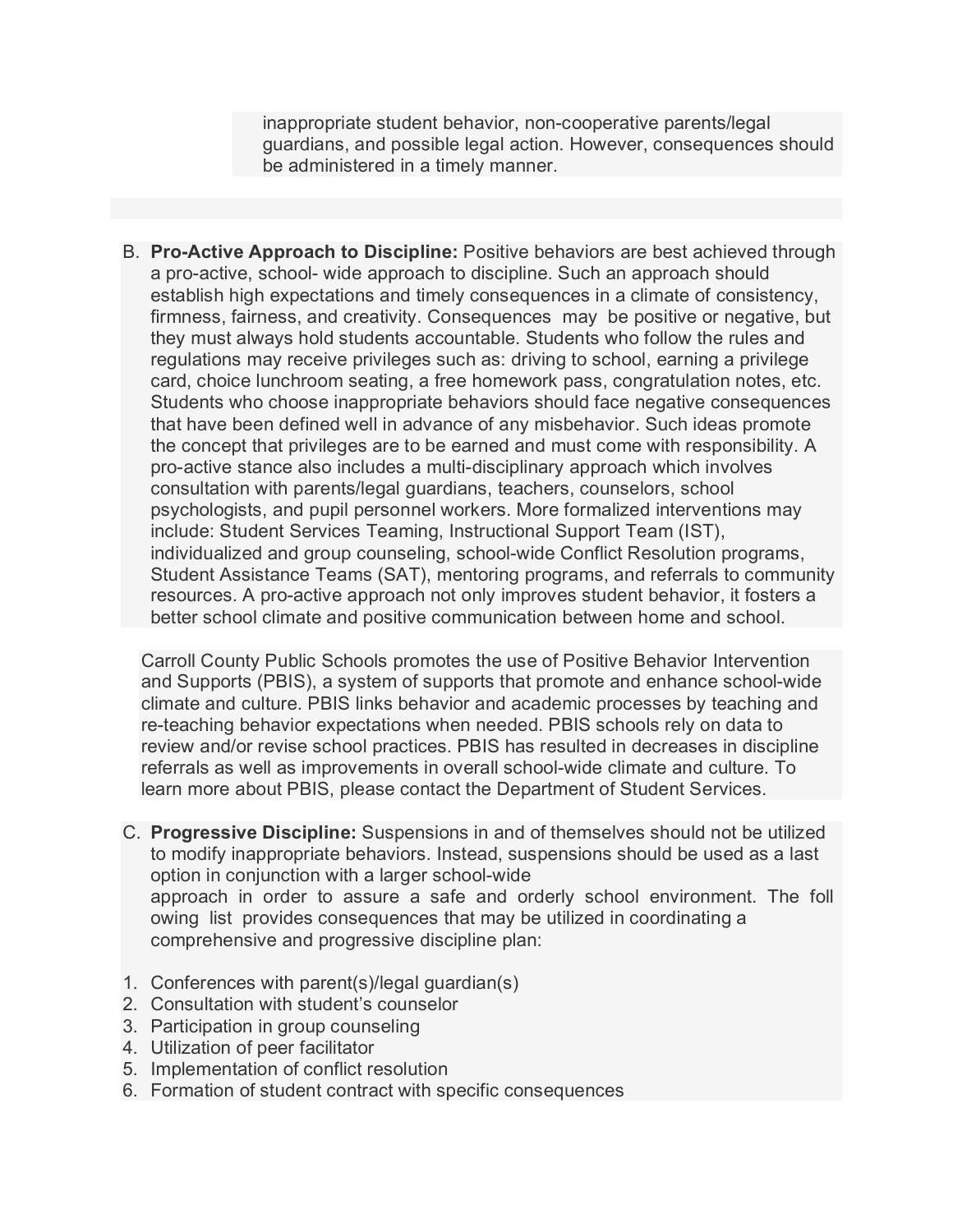- 7. Referral to support or time-out room
- 8. Assignment to detention before school, after school, or during lunch
- 9. In-school intervention
- 10.Participation in Saturday School Programs that deal with:
	- o Smoking
	- o Attendance
	- o Conflict resolution
	- o Promoting reasonable choices
- 11.Withdraw of privileges, i.e., driving to school, extra-curricular activities
- 12.Short-term removal of technology privileges (including request to technology services department to block network access for portable electronic devices).
- 13. Implementation of reparations for misconduct or property damage:
	- o Repair of damaged property
	- o Participation in school community service (summertime included)
	- o Restitution through monetary payment
- 14. Consultation with school psychologist or pupil personnel worker
- 15. Referral to in-school or community mentor
- 16. Long-term removal of technology privileges (including request to technology services to block network access for portable electronic devices).
- 17. Referral to mediation
- 18.Attendance of parent(s)/legal guardian(s) with student to area where stude nt displays inappropriate behavior, i.e., class, lunchroom, bus, etc.
- 19. Referral to outside agencies such as Department of Juvenile Services, Carroll County Youth Service Bureau, Department of Social Services, etc.
- 20. Utilization of a special placement pending parent(s)/legal guardian(s) conference
- 21. Referral for enrollment in alternate programs, i.e., Gateway School, Flexible Student Support, Crossroads Middle School, Home Teaching, PRIDE.

## D.**Time Out (T/O)**

Time out is a short-term behavioral intervention that provides a safe environment to assist a student in calming down, to reassess a situation, and to re-establish internal control in an effort to successfully return the student to the learning environment. These guidelines should be followed:

- 1. Assignment to T/O will be made by the classroom instructor. T/O may not exceed the remainder of the current instructional period during which the student was assigned.
- 2. Accurate records are to be maintained. Each school should keep a record of students assigned T/O via the electronic discipline system.
- 3. At the end of the assigned instructional period, the student is eligible to return to his/her next instructional period.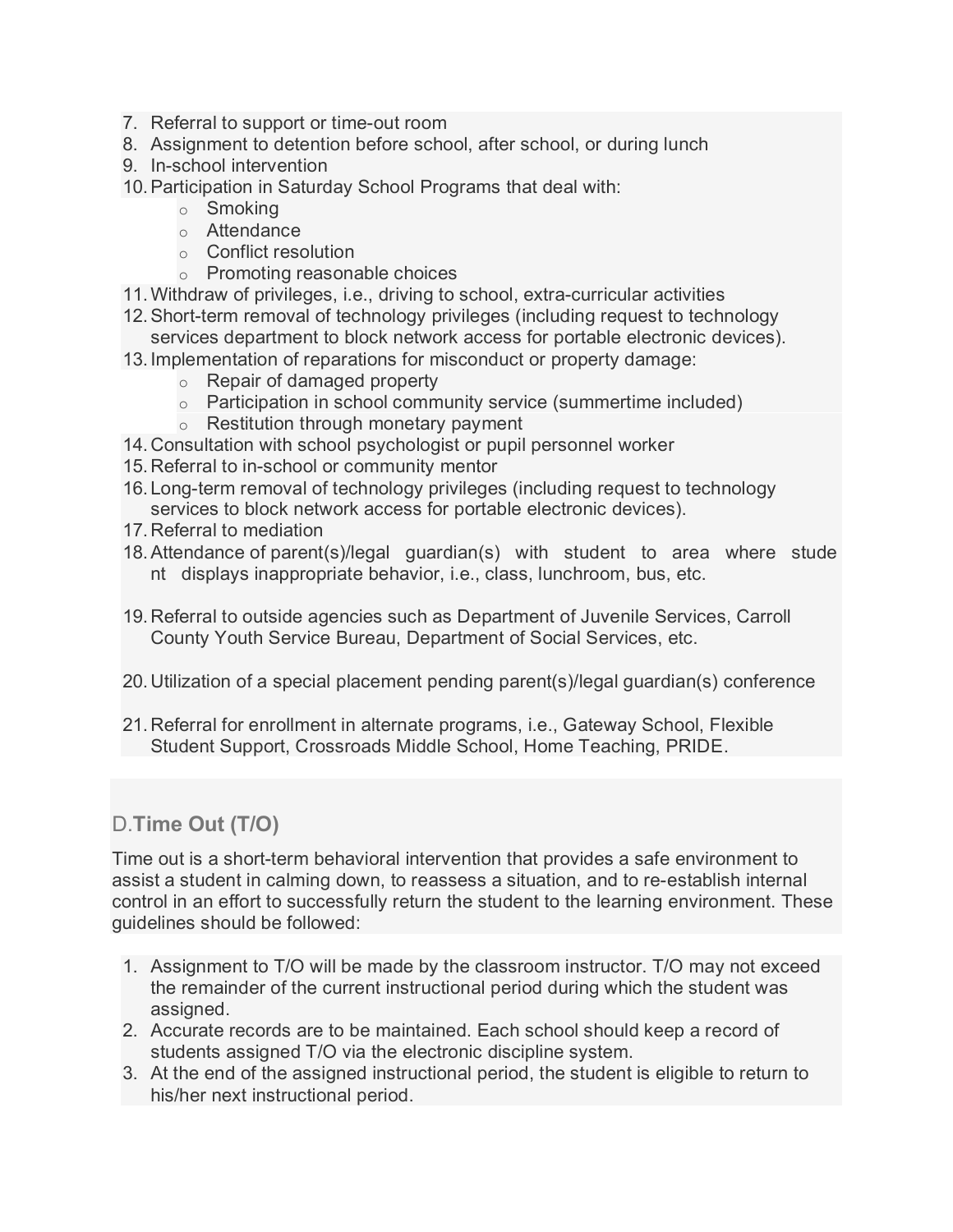- 4. If it is felt that the student is not available for, or prepared for, continued learning during the next instructional period, an extension of time may be requested by the student or monitoring adult. The student and/or monitoring adult will confer with appropriate school personnel to extend T/O.
- 5. T/O shall not exceed two (2) instructional periods.
- 6. If the student is unable to return to his/her educational program after two (2) instructional periods, the appropriate administrator will meet with the student and the student will be assigned appropriate consequences.

**E. Conferring with Teachers:** When a student is referred to an administrator for a disciplinary problem, prior to that student being returned to that teacher's classroom, the administrator or administrator's designee shall confer with that student's teacher and/or other appropriate school personnel. Such conferring may be in person, by phone, by email, or letter, so long as the method chosen provides opportunity for the teacher to respond before the student is returned to the classroom.

#### F.**In-School Intervention (ISI)**

**Assignment to ISI, where students are excluded from their regular classroom(s), does not constitute suspension as defined by COMAR 13A.08.01.11. In such cases, official suspension forms will not be issued.**

These guidelines must be followed:

- 1. Assignment to ISI will be made by an administrator and/or designee.
- 2. Notification will be provided to parent(s)/legal guardian(s).
- 3. In-school intervention must include the following:
- a. a continuance of appropriate progress in the general curriculum
- b. the provision of special education and related services on the student's Individualized Education Program (IEP) if the student has a disability.
- c. the provision of instruction commensurate with the program afforded to the student in the regular classroom.
- d. Participation with peers as they would in their current education program to the extent appropriate.
	- 4. Accurate records are to be maintained. Each school should keep a record of students assigned via the electronic discipline system.
	- 5. With regard to the use of time-out/ISI rooms for special education students, special guidelines have been written and are available in the Special Education Handbook.
	- 6. Students that are placed in ISI shall be marked present.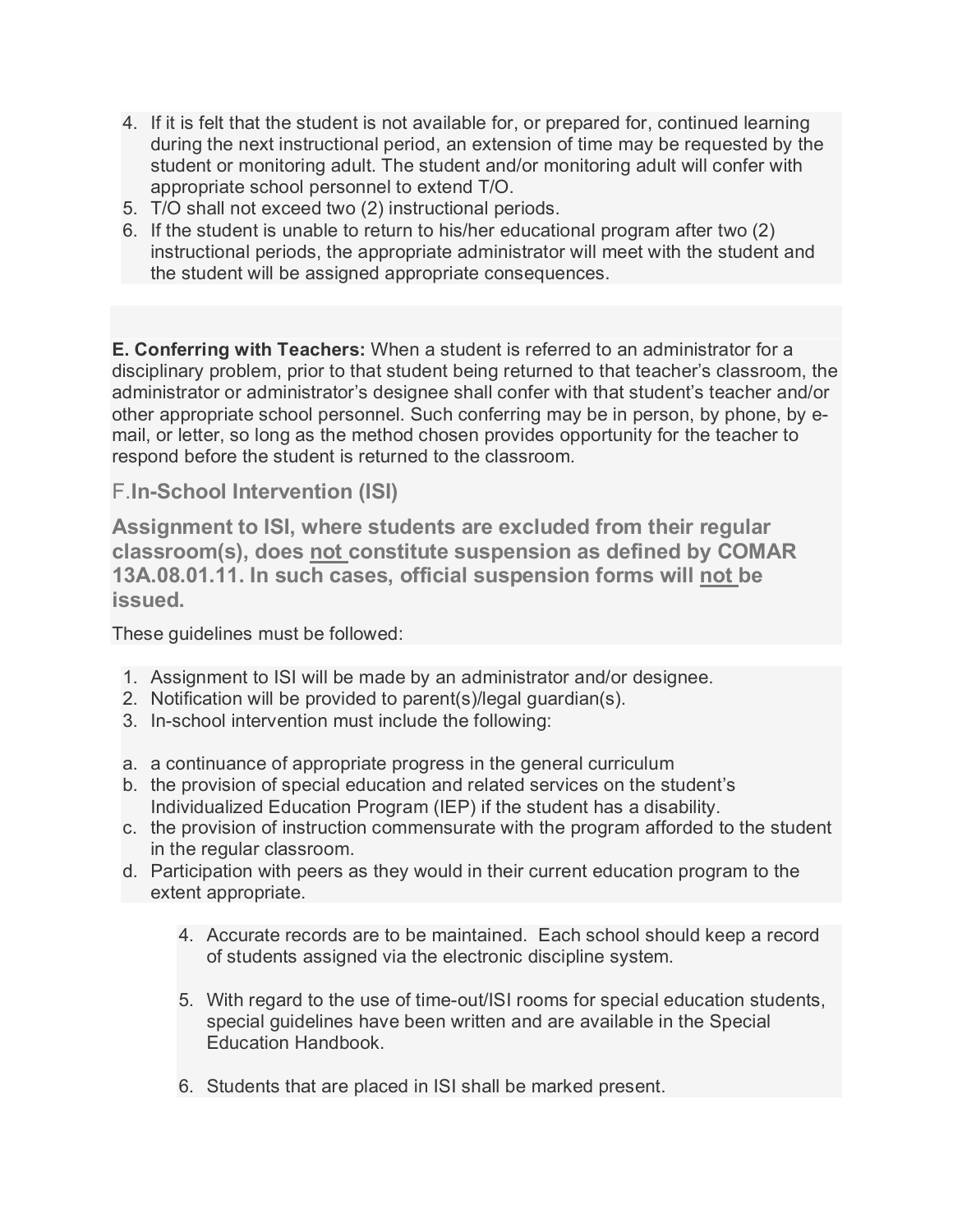Note: When all above criteria for ISI are met, ISI shall not constitute a day of suspension.

- 7. After five days of cumulative ISI, the principal or his/her designee should confer with the student's parent(s)/legal guardian(s) and the student.
- 8. At ten days of cumulative ISI, the principal or his/her designee must confer with the student's parent(s)/legal guardian(s) and the student, during which:
- a. a behavior contract must be developed to address the current behavioral issues.
- b. if a behavior intervention plan is in effect, it must be modified to address the current behavioral issues.

## III.**In-School Suspension Section 7-305, COMAR 13A.08.01.11**

In the above referenced COMAR regulation, "in-school suspension" is defined as the "removal within the school building of a student from the student's current education program for up to but not more than 10 school days in a school year for disciplinary reasons by the school principal." An in-school suspension does apply to the IDEA 20

1. (K) "10-day rule" for students with disabilities.

When assigning in-school suspension, the following guidelines must be followed:

- 1. The student must be informed of the reasons for the in-school suspension and given an opportunity to respond.
- 2. Written notification must be provided to the parent(s)/legal guardian(s) and documented in the electronic suspension system.
- 3. The current school of enrollment shall make provision for the student's education during the in-school suspension period.
- 4. Students who are assigned in-school suspension are not eligible to participate in extra-curricular activities for the period coinciding with assignment of the in-school suspension.
- 5. Administrators must develop and implement appropriate behavioral programs of positive interventions to address causes of the misbehavior as part of the in-school suspension.

## IV.**Suspension and Expulsion Section 7-305, COMAR 13A.08.01.11 Board of Education Policy JDG**

Although suspending students from school is sometimes necessary, suspension, nonetheless, interferes with the student's education and should only be invoked under the gravest circumstances. Therefore, overall disciplinary goals, actions, and a range of interventions should be considered.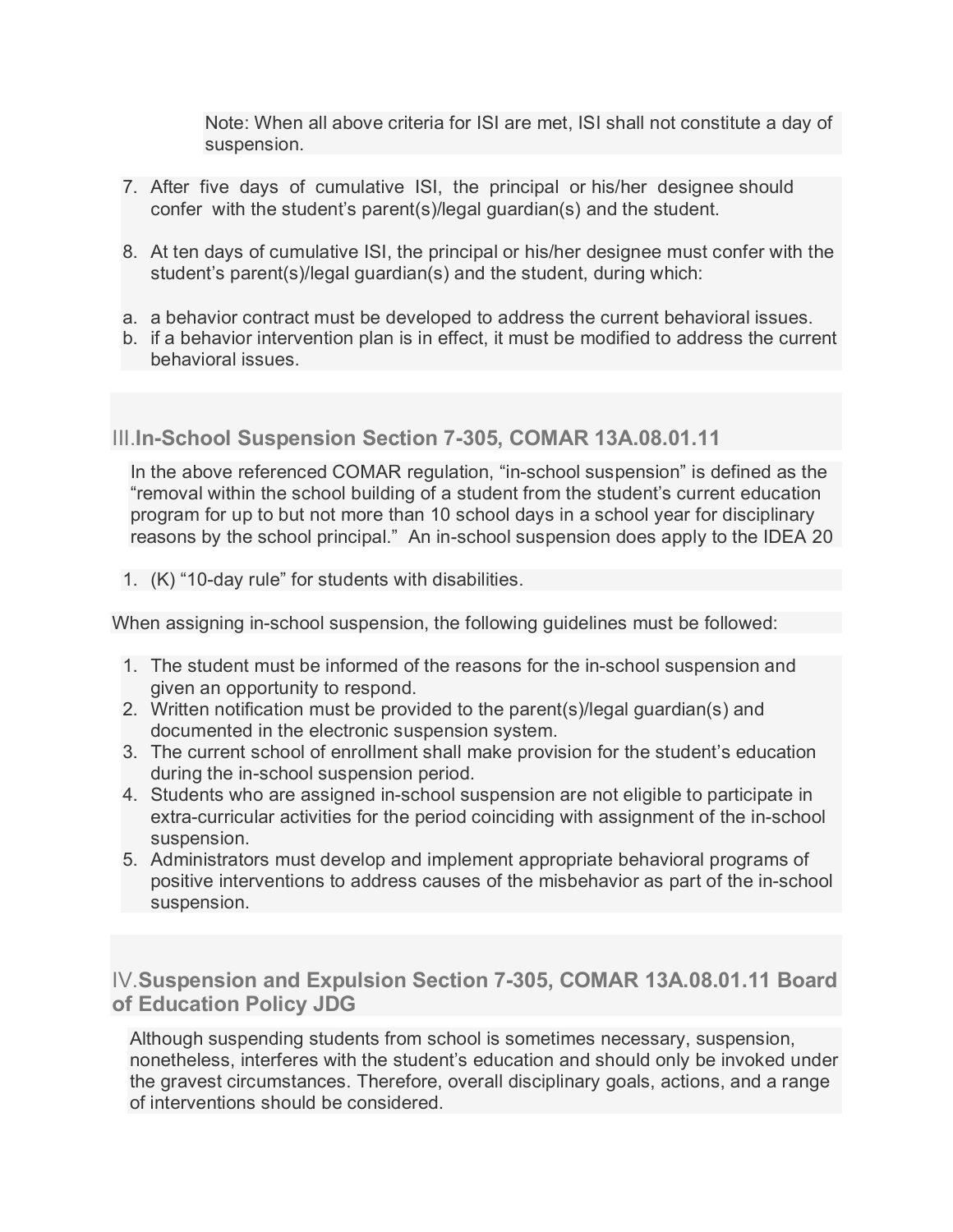- A. In those instances, when the behavior of a student is disruptive and detrimental to the operation of the school, the student may be suspended or expelled in accordance with the procedures set forth in Education Article, Section 7-305.
- B. Before any case of suspension, a student shall receive oral or written notice of the charges against him/her. If the student denies the charges, he/she shall have the right to an explanation of the evidence supporting the charges and an opportunity to present his/her side of the story. A student whose presence in school poses a continuing danger to persons or property or an ongoing threat of disrupting the academic process may be removed immediately from school, provided that the notice and hearing required by this subsection is provided as soon as possible.

**Short-Term Suspension**: The removal of a student from school for up to but not more than 3 consecutive school days for disciplinary reasons by the principal.

**Long-Term Suspension**: The removal of a student from school for a time period between 4 and 10 consecutive school days for disciplinary reasons by the principal.

**Extended Suspension:** The exclusion of a student from a student's regular program for a time period between 11 and 45 school days, which only may occur under the following circumstances:

- 1. The Superintendent or designated representative has determined that:
	- a. The student's return to school prior to the completion of the suspension period would pose an imminent threat of serious harm to other students and staff; or
	- b. The student has engaged in chronic and extreme disruption of the educational process that has created a substantial barrier to learning for other students across the school day, and other available and appropriate behavioral and disciplinary interventions have been exhausted.
- 2. The Superintendent or Designated representative limits the duration of the ex clusion to the shortest period practicable; and
- 3. The school system provides the excluded student with comparable educational services and appropriate behavioral

support services to promote successful return to the student's regular academic program.

**Expulsion**: The exclusion of a student from a student's regular school program for 45 school days or longer, which only may occur under the following circumstances:

1. The Superintendent or designated representative has determined that the student's return to school prior to the completion of the expulsion period would pose an imminent threat of serious harm to other students or staff;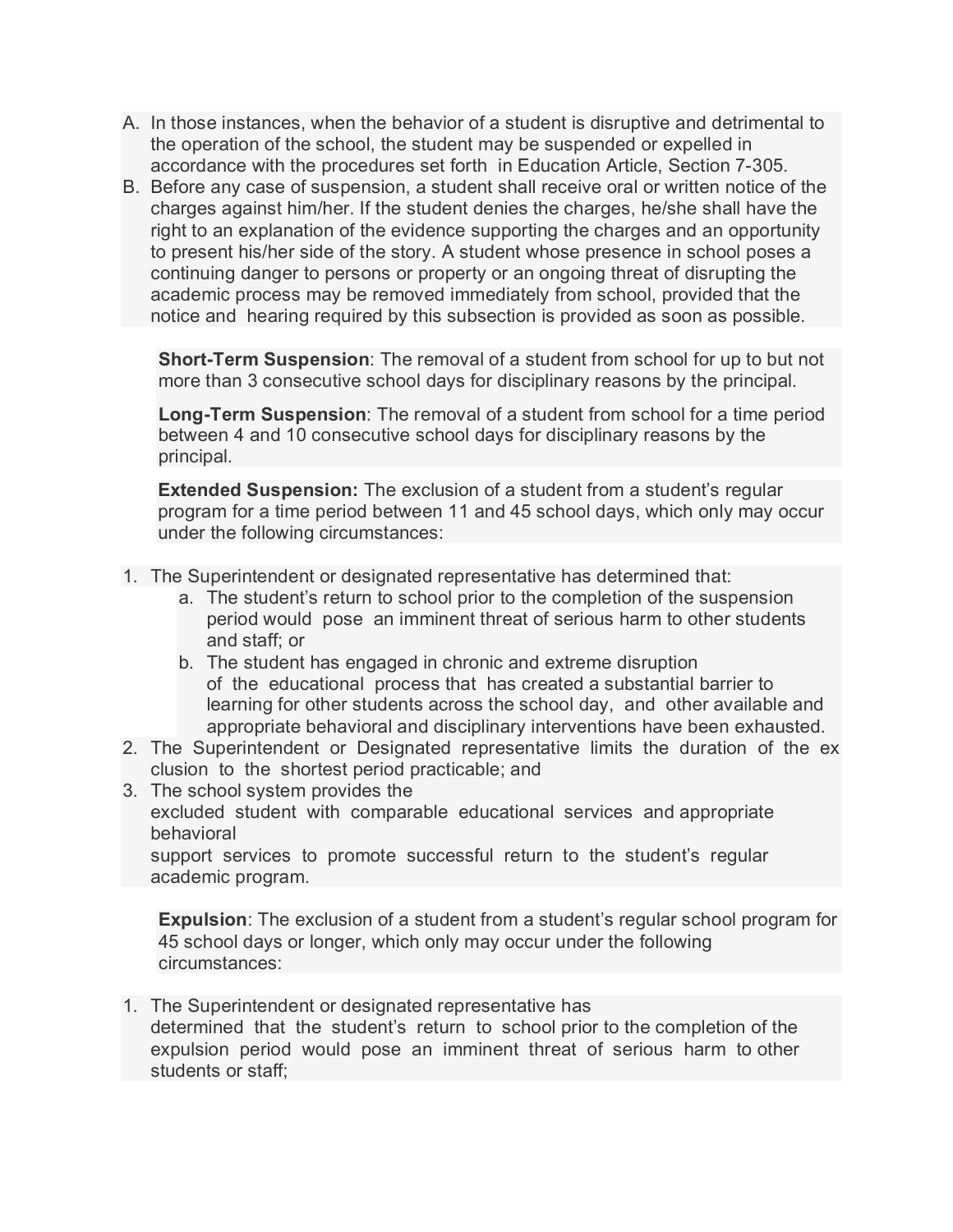- a. The Superintendent or designated representative limits the duration of the exclusion to the shortest period practicable; and
- b. The school system provides the excluded student with comparable educational services and appropriate behavioral support services to promote successful return to the student's regular academic program.

#### **Appeal of Short and Long Term Suspensions**

When a student is disciplined, the student will be given notice of the charge against him/her and the opportunity to explain the alleged incident. If the issue is not resolved at this level, it may then be appealed, in writing, to the Principal within three (3) school days. The Principal shall render a decision in writing to all parties involved within five (5) school days of such an appeal. If the student is not satisfied by the Principal's decision, he/she may then appeal the decision, in writing, to the Superintendent of Schools within five (5) school days of the Principal's decision. The appeal will be processed according to the provisions of section 4-205(c) of the Education Article. A decision shall be rendered by the Superintendent, or designee, within fifteen (15) school days of such an appeal. The decision of the Superintendent may be appealed to the Board of Education, if taken in writing within thirty days after the decision of the Superintendent. The decision may be further appealed to the State Board iftaken in writing within thirty (30) days after the decision of the County Board of Education or other individual or entity which issued the decision on appeal.

#### Appeals Procedure Steps

Student Appeals to:

- **Principal**
- Superintendent of Schools
- Board of Education of Carroll County
- Maryland State Board of Education

#### **Appeal of Extended Suspension and Expulsion**

The parent(s)/legal guardian(s) will be informed that they may appeal the Superintendent's or Designee's decision to the Board of Education. This appeal must be made in writing within 10 days after the Superintendent's or Designee's decision. An appeal to the Board of Education shall not operate as a stay to the Superintendent's or Designee's decision; thus, the student will remain on suspension. The appellant should be made aware that they have the right to counsel for this final appeal and may also call witnesses. Five days in advance of the hearing, the appellant shall be provided a witness list and a copy of the documents that will be presented at the hearing.

#### C.**Out-of-County or Out-of-State Students**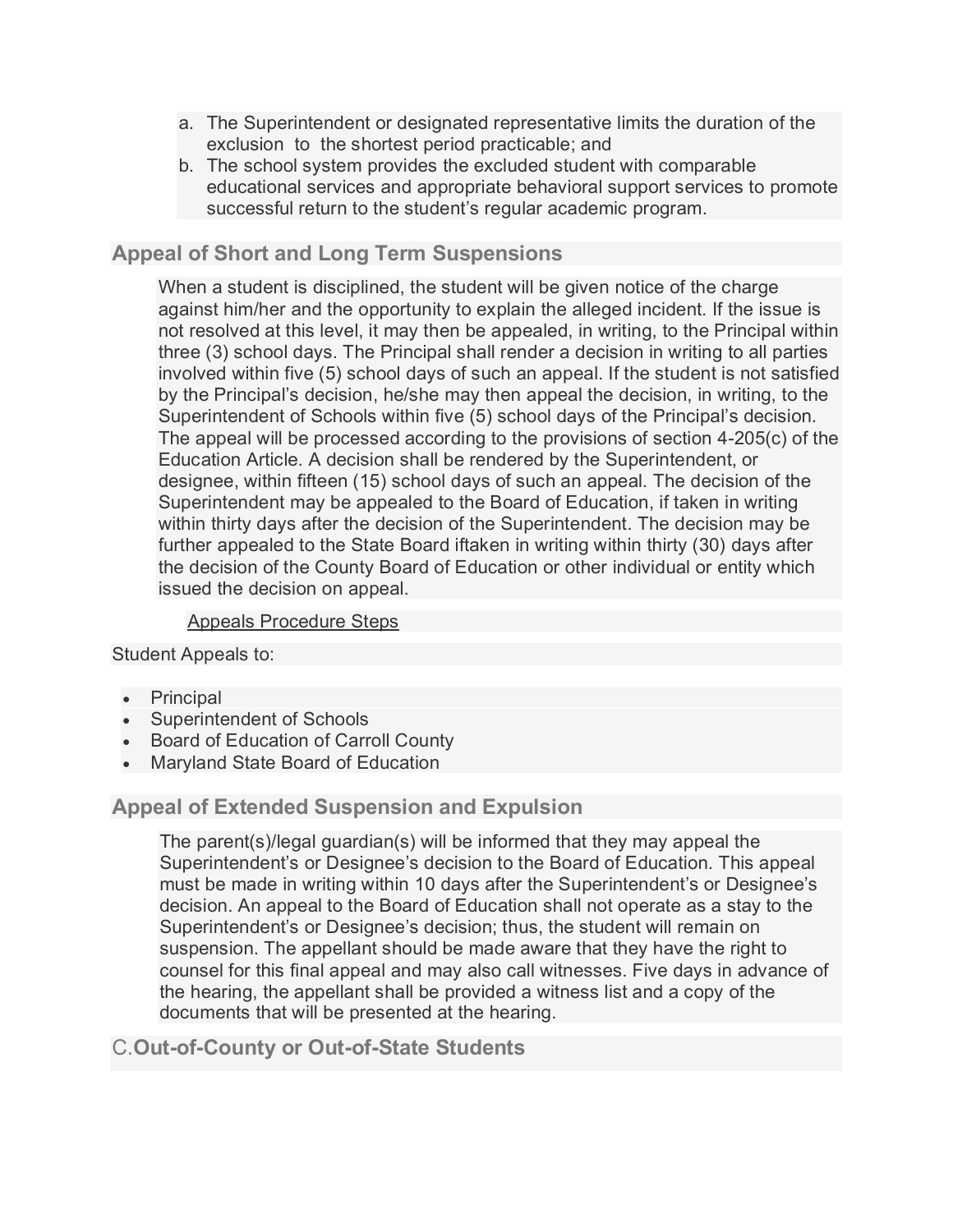**The Superintendent may deny attendance to any student who is currently expelled or on extended suspension from another school system for a length of time equal to the suspension or expulsion.**

#### **Discipline/Suspension of Students with Disabilities**

Students who have been identified with a disability may be suspended from school no more than ten days in a school year. Upon exceeding ten cumulative days of suspension, an IEP team must determine if the behavior leading to suspension is a manifestation of a student's disability. If the behavior is not a manifestation of a student's disability, the student may be suspended like any other student, as long as educational services are provided. If the behavior is a manifestation of a student's disability, the IEP team must follow certain procedures to review the IEP. In addition, a special education student may be removed to a 45-day interim alternative educational setting when possessing drugs, a weapon, or causing serious bodily harm.

## A.**Definition of a Student with a Disability:**

A student with a disability includes any student identified by IDEA or Section 504 of the Rehabilitation Act. Students who have not been determined eligible for special education and who have engaged in a behavior that violates any rule or code of conduct may assert any of the protections provided, if the school had knowledge that the student had a disability before the behavior occurred. Schools have knowledge if, before the behavior resulting in the disciplinary action occurred:

- the parent(s)/legal guardian(s) expressed concern in writing, that their child needed special education and related services, to supervisory or administrative personnel of the school, or a teacher of the student;
- the parent(s)/legal guardian(s) requested an evaluation; or
- the student's teacher or other school personnel have expressed a specific concern about a pattern of behavior demonstrated by the student, to the supervisory or administrative personnel at the school.

Schools are not considered to have knowledge of a disability if:

- the parent(s)/legal guardian(s) refused to allow the school to evaluate their student;
- the parent(s)/legal guardian(s) refused to allow the school to provide special education services; or
- the student has been evaluated and it was determined that he/she was not a student with a disability under IDEA.
- a parent(s)/legal guardian(s) has revoked consent for special education services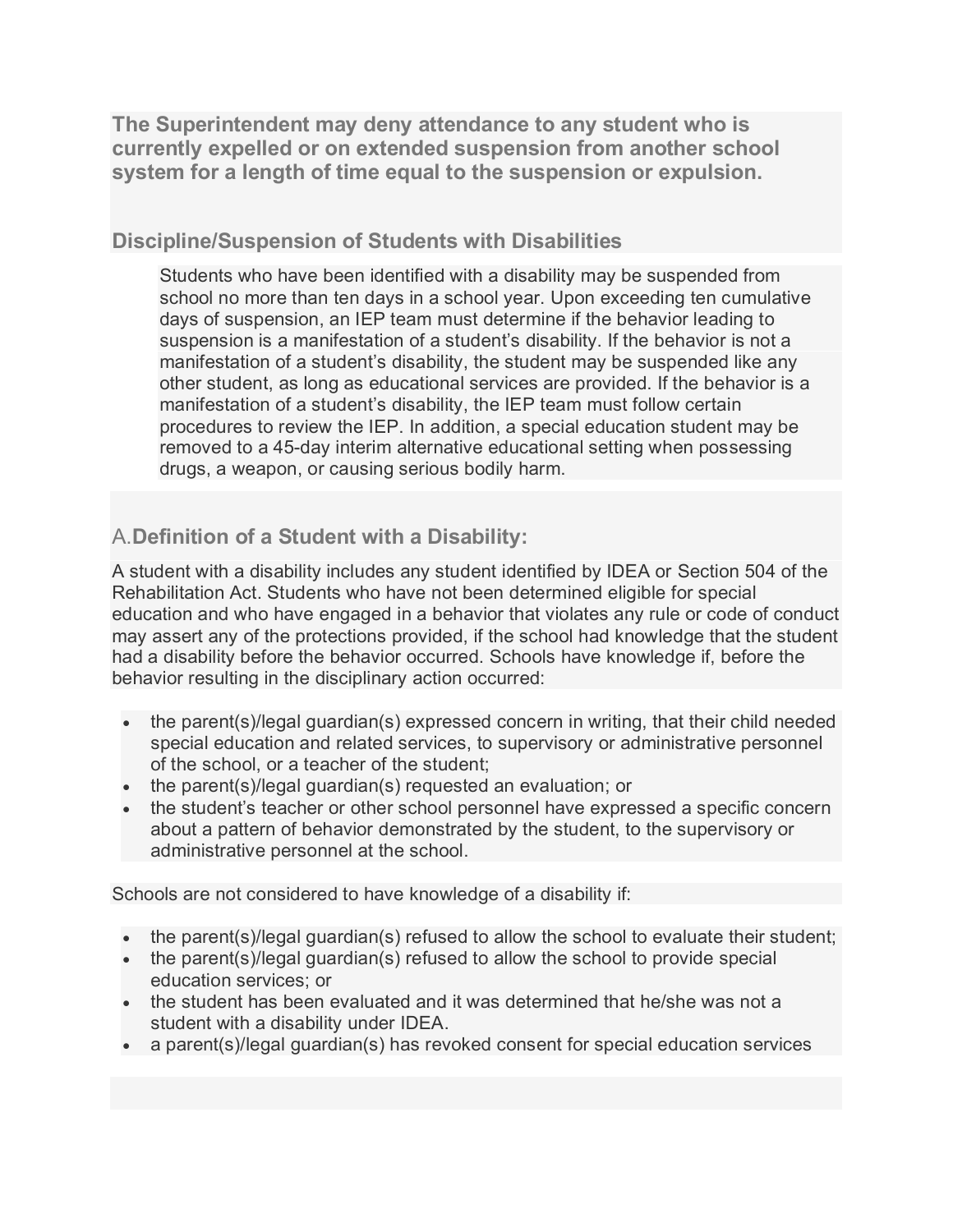If the school does not have knowledge that a student has a disability prior to taking disciplinary action, the student may be subject to the same disciplinary measures as a student without disabilities who engages in comparable behaviors.

If a parent(s)/legal guardian(s) made a request for an evaluation, during the time frame in which their child is subject to disciplinary measures, the evaluation must be expedited. Pending the results, the student remains in the educational placement determined by school authorities. If, based on the school's evaluation and information provided by the parent(s)/legal guardian(s), the student is determined to be a student with a disability, the school is to provide special education and related services. In addition, all of the procedural safeguards regarding discipline of students with disabilities shall apply.

#### B. **Authority of School Personnel:**

School personnel may remove a student with a disability who violates the code of conduct from the current educational placement for not more than 10 school days at a time in accordance with the discipline policy used for all students, unless it is determined that the removal constitutes a change in placement from the current educational placement to:

- an interim alternative educational setting (IAES);
- another educational setting or
- a suspension of 10 days or more

When removals (10 days or less at one time) accumulate to more than 10 days in a school year, the student's IEP team shall determine the extent of services needed to enable the student to participate in the general curriculum and toward his/her IEP goals.

#### **Change in Placement:**

Change of placement includes removal for more than 10 consecutive days or a series of removals that accumulate to more than 10 days in a school year. School personnel may consider unique circumstances on a case-by-case basis whether a change in placement is appropriate for a student with a disability who violates the code of conduct. Upon a change in placement (a removal for more than ten consecutive school days or for more than ten days in a school year), a manifestation meeting must be held. (See below for details). When a student is removed for more than 10 days, that results in a change in placement, whether or not the behavior is a manifestation of the disability, or when a student is removed to an interim alternative educational setting, (IAES) for drugs, weapons, or serious bodily injury, the student continues to receive services to enable him/her to continue to participate in the general education curriculum although in another setting to progress toward meeting the goals set out in his/her IEP. The student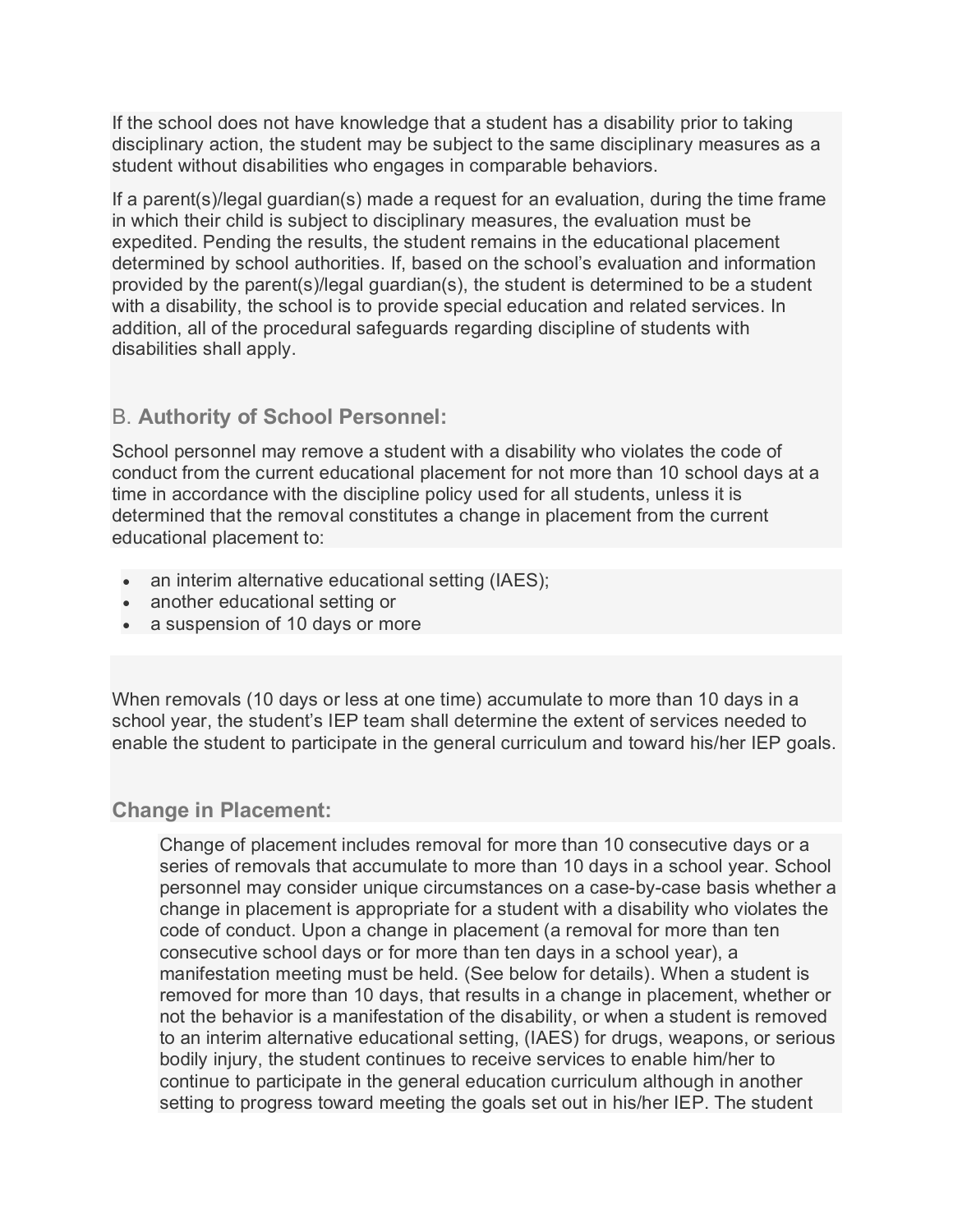must also receive, as appropriate, a Functional Behavioral Assessment (FBA) and behavior intervention services and modifications designed to address the behavior violation so that it does not reoccur. The IEP team determines appropriate services and the location in which the services will be provided.

#### Note: Bus Suspensions

If a special education student, who has bus transportation written in his/her IEP, is suspended from the bus and does not attend school that counts as a day of removal/suspension from school. If the student does not have bus transportation written in his/her IEP, the bus suspension does not count as a removal/suspension from school.

## C. **Manifestation Determination:**

Within 10 school days of any disciplinary action that results in a change of placement because of a violation of the code of conduct, the student's IEP team must review all relevant information in the student's file, including his/her IEP, any teacher observations and any relevant information provided by the parent(s)/legal guardian(s), to determine if the conduct in question was:

- Caused by or had a direct and substantial relationship to the student's disability; or was,
- The direct result of the school's failure to implement the student's IEP. If the IEP team determines that either of the above statements is applicable, the conduct shall be determined to be a manifestation of the student's disability. If the conduct was a manifestation of the student's disability, the IEP team must:
- Conduct a functional behavioral assessment and implement a behavioral intervention plan for the student, if the school had not previously done so,
- Review the student's behavior intervention plan if he/she already has such a plan and modify it, as necessary to address the behavior; and
- Return the student to the placement from which he/she was removed, unless the parent(s)/legal guardian(s) and school agree to a change of placement as part of modifying the student's behavioral intervention plan, except when the student has been removed to an interim alternative educational setting for drugs, weapons, or serious bodily injury.

If the behavior is not a manifestation of the student's disability, school personnel may discipline the student in the same manner as other students, except appropriate educational services must continue.

D. **Change of Placement to an Interim Alternative Education Setting (IAES):**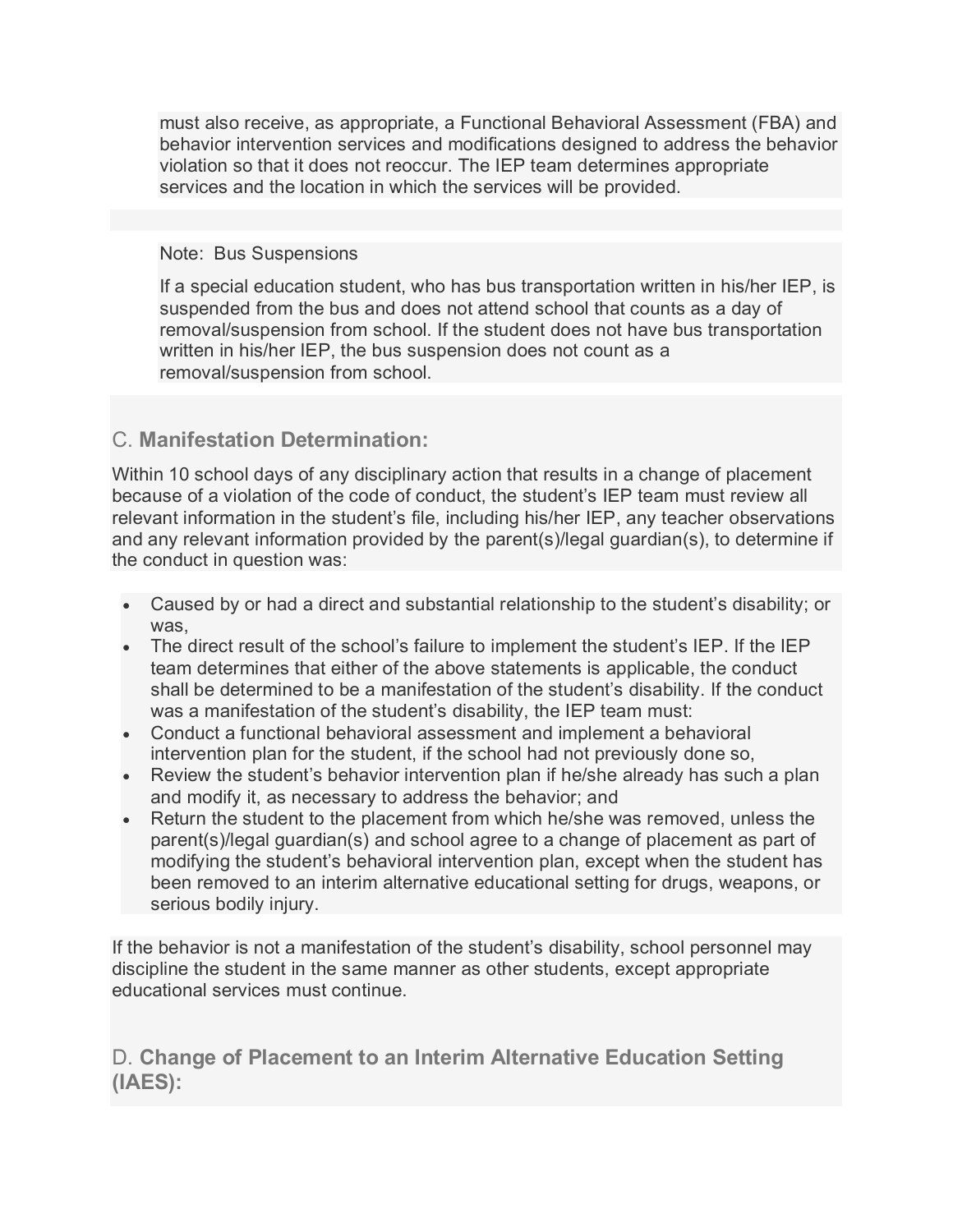School personnel may remove a student to an interim alternative educational setting for up to 45 school days without regard to whether the behavior is determined to be a manifestation of the student's disability, in cases where the student:

- Carries a weapon to or possesses a weapon at school, on school premises, or at a school function under the jurisdiction of a State or Local Education Agency. (Weapon has the meaning given the term "dangerous weapon" under paragraph (2) of the first subsection (g) of section 930 of title 18, United States Code).
- Knowingly possesses or uses illegal drugs, or sells or solicits the sale of a controlled substance, while at school, on school premises, or at a school function under the jurisdiction of a State or Local Education Agency. (Controlled substance means a drug or other substance identified under schedules I, II, III, IV, or V in section 202 (c) of the Controlled Substances Act [21 U.S.C. 812 (c)]. Illegal drug means a controlled substance, but does not include a substance that is legally possessed or used under the supervision of a licensed health-care professional or that is legally possessed or used under any other authority under the IDEA or under any other provision of federal law).
- Has inflicted serious bodily injury upon another person while at a school, on school premises, or at a school function under the jurisdiction of a state or local education agency.

# **Appeal of Disciplinary Action**:

If parent(s)/legal guardian(s) disagree with a decision regarding a manifestation determination or with any decision regarding placement for disciplinary reasons, the parent(s)/legal guardian(s) may file a due process complaint with the Office of Administrative Hearings (OAH) and Carroll County Public Schools (CCPS). If CCPS believes that maintaining the current placement of the student is substantially likely to result in injury to the student or others, CCPS may file a due process complaint with OAH and the parent(s)/legal guardian(s).

An Administrative Law Judge (ALJ) following the procedures described in Resolving Disagreements in the Special Education Manual, with the following exception, conducts the due process hearing. The hearing shall occur within 20 school days of the date of the hearing request and shall result in a determination in 10 school days after the hearing. In making a determination in a disciplinary appeal, the ALJ may:

- Return the student to the placement from which he/she was removed; or
- Order a change of placement of the student to an appropriate interim alternative educational setting for not more than 45 school days if the hearing officer determines that maintaining the current placement of the student is substantially likely to result in injury to the student or others.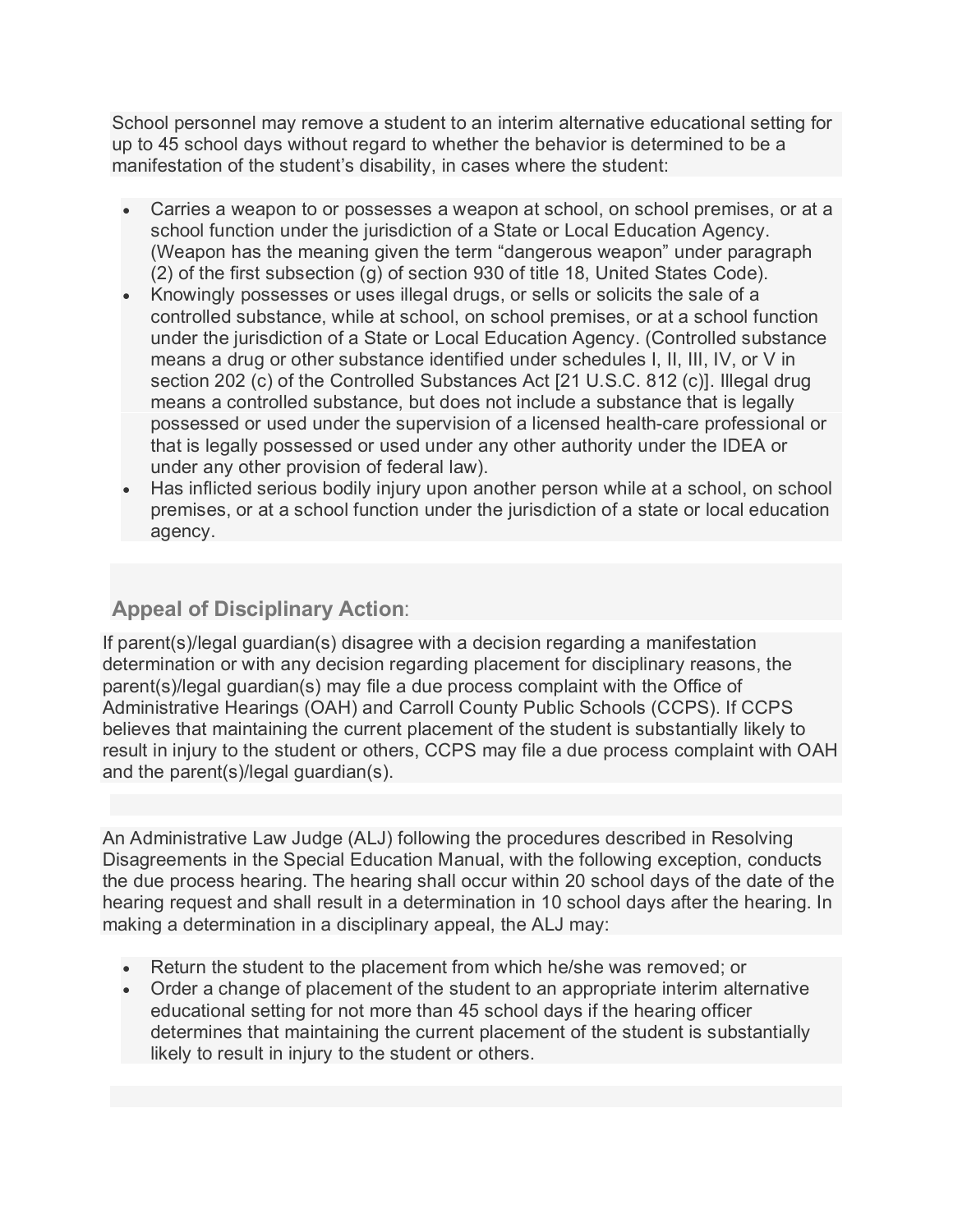When a due process complaint is requested by either the parent(s)/legal guardian(s) or school, the student remains in the interim alternative educational setting pending the decision of the ALJ or until the expiration of the time period provided (no more than 45 school days), whichever comes first, unless the parent(s)/legal guardian(s) and school agree otherwise.

**Referral to and Action by Law Enforcement and Judicial Authorities**: IDEA does not prohibit public agencies from reporting a crime to appropriate authorities and law enforcement. Judicial authorities may exercise their responsibilities in applying federal and state law to crimes committed by a student with a disability. Any agency reporting a crime shall supply copies of the student's special education and disciplinary records to the appropriate authorities to the extent allowed by COMAR 13A.08.02, Student Records, with parent(s)/legal guardian(s) consent, or in accordance with exceptions to parent(s)/legal guardian(s) consent specified in the policy.

- VI. **Student Discipline Records:** Discipline records will be maintained in a separate file from the cumulative record.
	- A. Records maintained for disciplinary purposes fall into two (2) categories:
	- 1. Suspension Notices (Called Discipline Records by MSDE) includes information which supports or verifies the in-school suspension or out-of-school suspension (for 1 or more days) or expulsion of a student; at a minimum this information must include a description of the student's behavior that resulted in disciplinary action, and a copy of the correspondence sent to the parents/legal guardians informing them of the student's suspension or expulsion. (Note: "reportable offenses" are specifically excluded from being part of the student record.) Discipline information must include suspension and extended suspension and expulsion information.
		- 1. Suspension notices shall be maintained in the student's cumulative folder.
		- 2. Suspension notices must be maintained through the age of 21.
	- 2. Other Disciplinary Information includes information regarding actions other than suspension or expulsion taken to correct the student's behavior, and information describing the student's behavior that resulted in disciplinary action. This information may include: office referrals, exclusion from the classroom, detentions, etc.
	- 3. Transfer Suspension Notices current year
		- 1. Electronic Discipline Records shall be maintained through the age of 21.
		- 2. Hard copies/files shall be maintained for two years beyond the current school year.